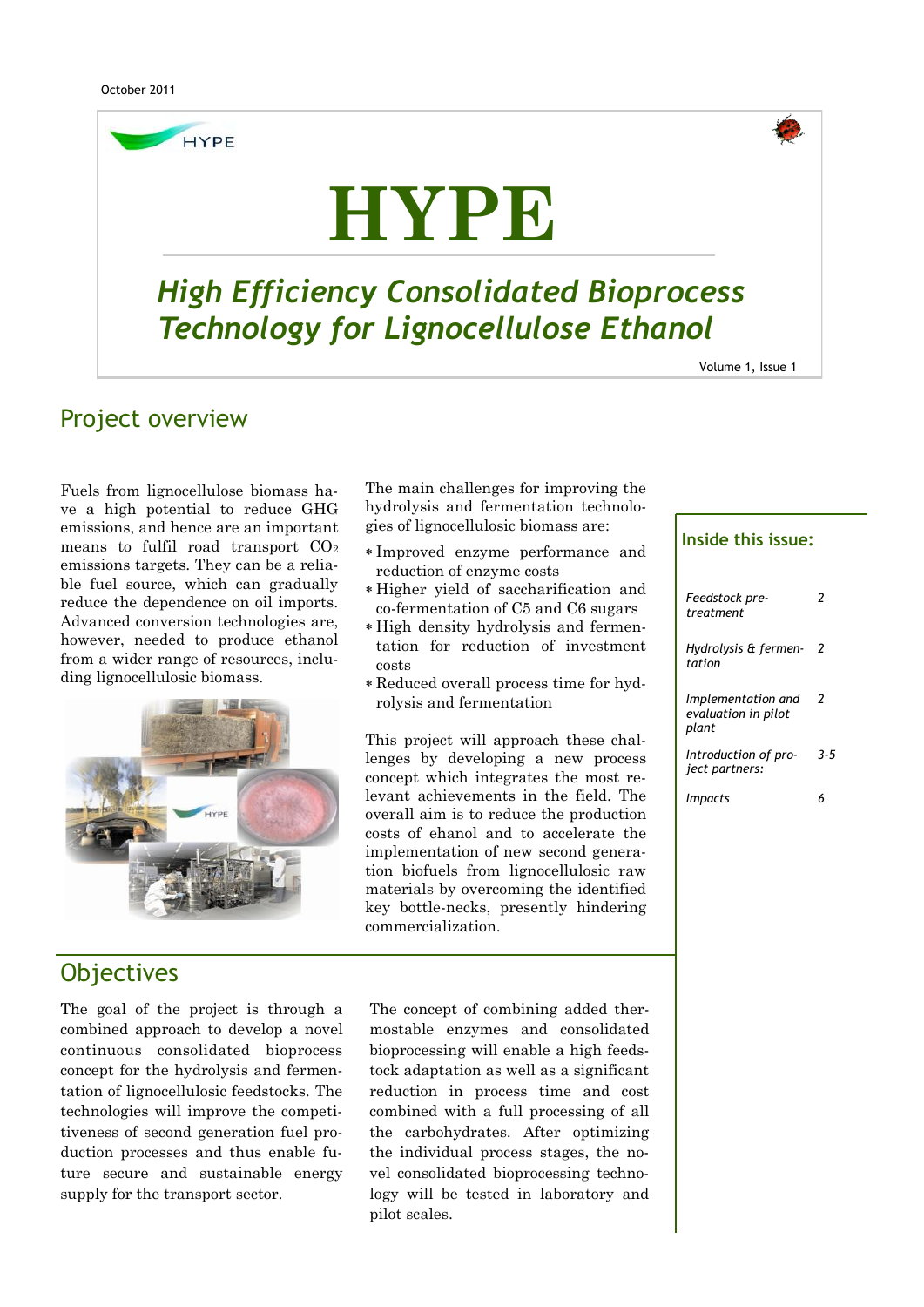#### Feedstock pre-treatment

Within Europe, straw is presently one of the most relevant raw materials and was chosen as the first reference biomass for bioethanol production in this project. Other raw materials studied include the corn stover, reed canary grass and willow.

Pretreatments disrupt the plant cell wall and improve enzymatic access to the polysaccharides. Wheat straw and corn stover have been pretreated in an optimized process in the the large pilot scale (50 kg/h) of Inbicon. The liquid and solid fractions of the pretreated straw have bee analyzed in detail. The continuous steam pretreatment of corn stover and corn cobs has also been optimized. In the optimized process, the same high ethanol yield can be obtained as for wheat straw (> 200 l ethanol/ton biomass dry matter). Other pretreatment techniques are being developed by BioGold.



Maize *(Zea mays L.)*

#### Hydrolysis & fermentation

The high cost of enzymes is still considered a key barrier to the economic production of cellulosic ethanol. Within the HYPE project, various approaches have been taken to decrease the enzyme costs.

Thermostable enzymes offer potential benefits in the hydrolysis of lignocellulosic substrates. Preparations of thermophilic enzymes have been produced for further characterization and testing by ROAL and VTT.

The optimal mixtures of thermos-

table enzymes have been designed for the liquefaction stage, as well as for the combined liquefaction and saccharification stages.

The composition of the liquefying enzyme preparation consists of five thermostable enzymes. The conditions for the liquefaction at increased temperature combined with saccharification at lower temperature have been optimized at the Universities of Helsinki and Copenhagen.

Saccharification with enzymes produced commercially or by the consolidated organism, *Fusarium oxysporum,* has been compared and the amount of added enzymes has been minimized. The ethanol production characteristics of *F. oxysporum* have been determined on solid and liquid substrates at the National University of Athens. Processive cellobiohydrolase enzymes are the key components of fungal cellulase systems, studied at the University of Tartu.

#### Implementation and evaluation in pilot plant

Design of pretreatment equipment for advanced bioprocessing has been started at Inbicon. The reactor system for the consolidated bioprocess has been initiated by the development of a vacuum stripper with the capacity to recover ethanol during fermentation at low temperatures by HOLM Biosystemer. The Inbicon demonstration facility will be used as the base case and comparison for the feasibility study of the developed consolidated bioprocess.



*Inbicon biomass refinery demonstration plant*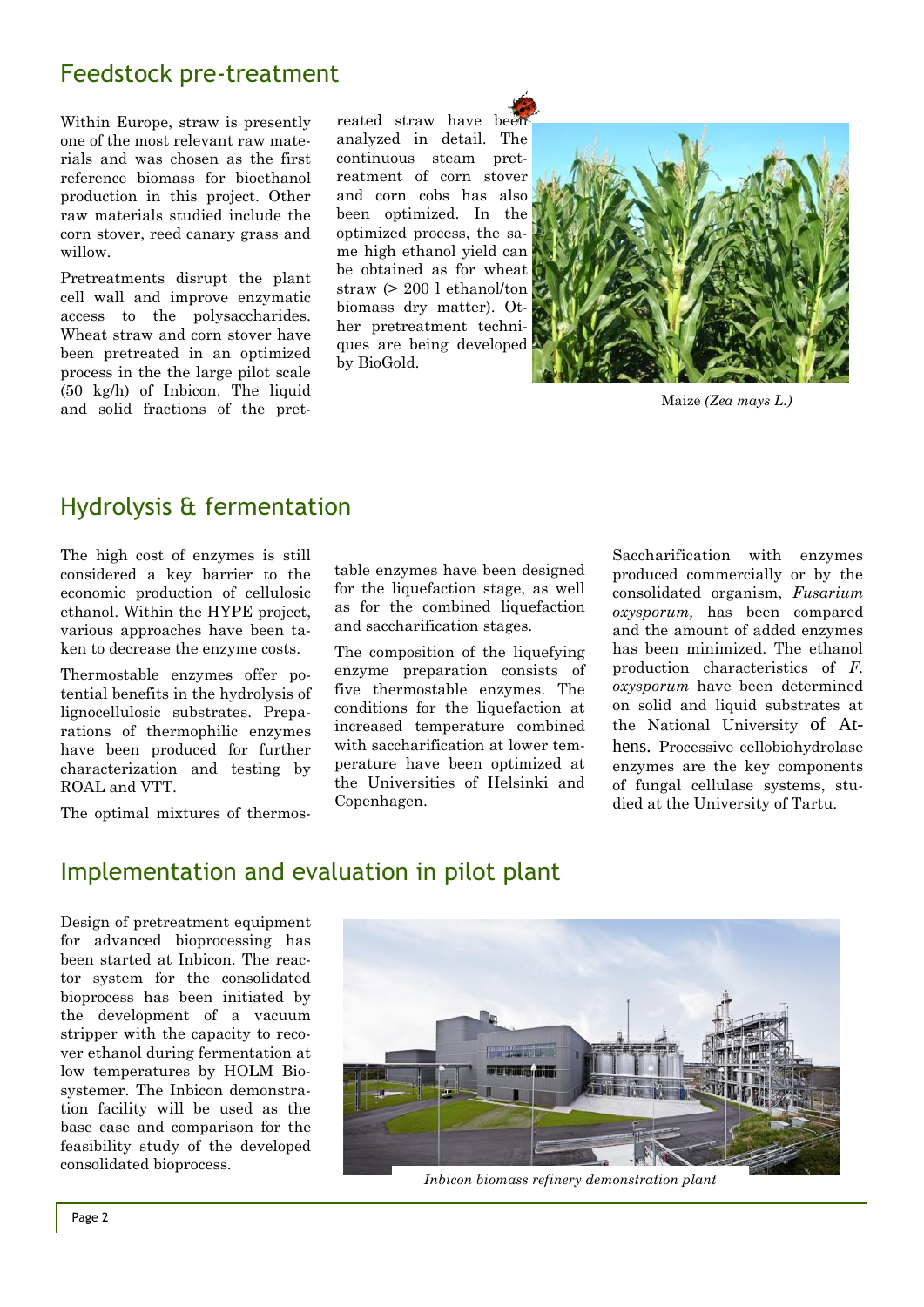#### Project partners:

#### University of Helsinki, Finland

The activities at UH, Department of Food and Environmental Sciences, focus on biosciences related to the conversion and upgrading of lignocellulosic polymers; *i.e*. cellulose, hemicelluloses and lignin. A special emphasis is on the enzymology of the major carbohydrates, especially on basic knowledge on the structure and disassembly of the substrate, interactions of biocatalysts and substrates in the heterogenous matrix and on the potential of biological

systems for exploiting these important renewable raw materials. One of the focus areas is the identification of factors restricting the hydrolysis of lignocellulosic substrates to platform sugars. The chemistry laboratories are equipped with modern instrumentation (HPLCs, GCs, GC-MS, HPAEC-PAD, LC-MS). The University of Helsinki (Prof. Liisa Viikari) acts as the coordinator of the project.

*" We will either find a way, or make one" ~ Hannibal Barca*

## VTT, Finland

VTT, Technical Research Centre of Finland has pioneered in various aspects of the enzymatic cellulose hydrolysis, the structure-function studies on industri-

ally important enzymes and has been developing the enzymatic hydrolysis processes up to pilot scale. Novel cellulases from various sources have been cloned, characterized and engineered.



from numerous research fermentors up to well equipped pilot facility consisting of fermentors with volume up to  $1.5 \text{ m}^3$  and

VTT has versatile bioprocessing facilities,

the required downstream processing equipment.

VTT has strong research groups related to various fields of biotechnology, and the ones involved in HYPE project are Bioprocessing studying enzymatic hydrolysis and Cell Factory concentrating on fermentation technology. The major aims of VTT studies are to evaluate and develop optimal enzyme mixtures for efficient hydrolysis of project materials, to reveal and analyse the bottlenecks of hydrolysis mechanisms and to study fermentation of process materials utilizing among other organisms VTT's yeast utilizing pentose sugars.

#### Roal Oy, Finland

Roal Oy is an industrial enzyme manufacturer having a modern, recently expanded, production facility combined with a long-term biotechnical research on plant fibre modifying enzymes. During the years, Roal has developed highproducing proprietary *Trichoderma* mutant strains with tailored strain backgrounds for costeffective production of industrial

enzymes. Roal produces enzymes for several different industrial applications, *e.g*. baking, food, technical and feed industries. Over 90 % of the products are exported worldwide.

Roal was established in 1991 as a joint venture by former Finnish Alko Ltd and German Röhm GmbH. Both companies had a de-



cades-long history in producing industrial enzymes. Today Roal is owned by Altia and Associated British Foods (ABF, UK). Majority of the enzyme products are marketed and distributed in co-operation with AB Enzymes.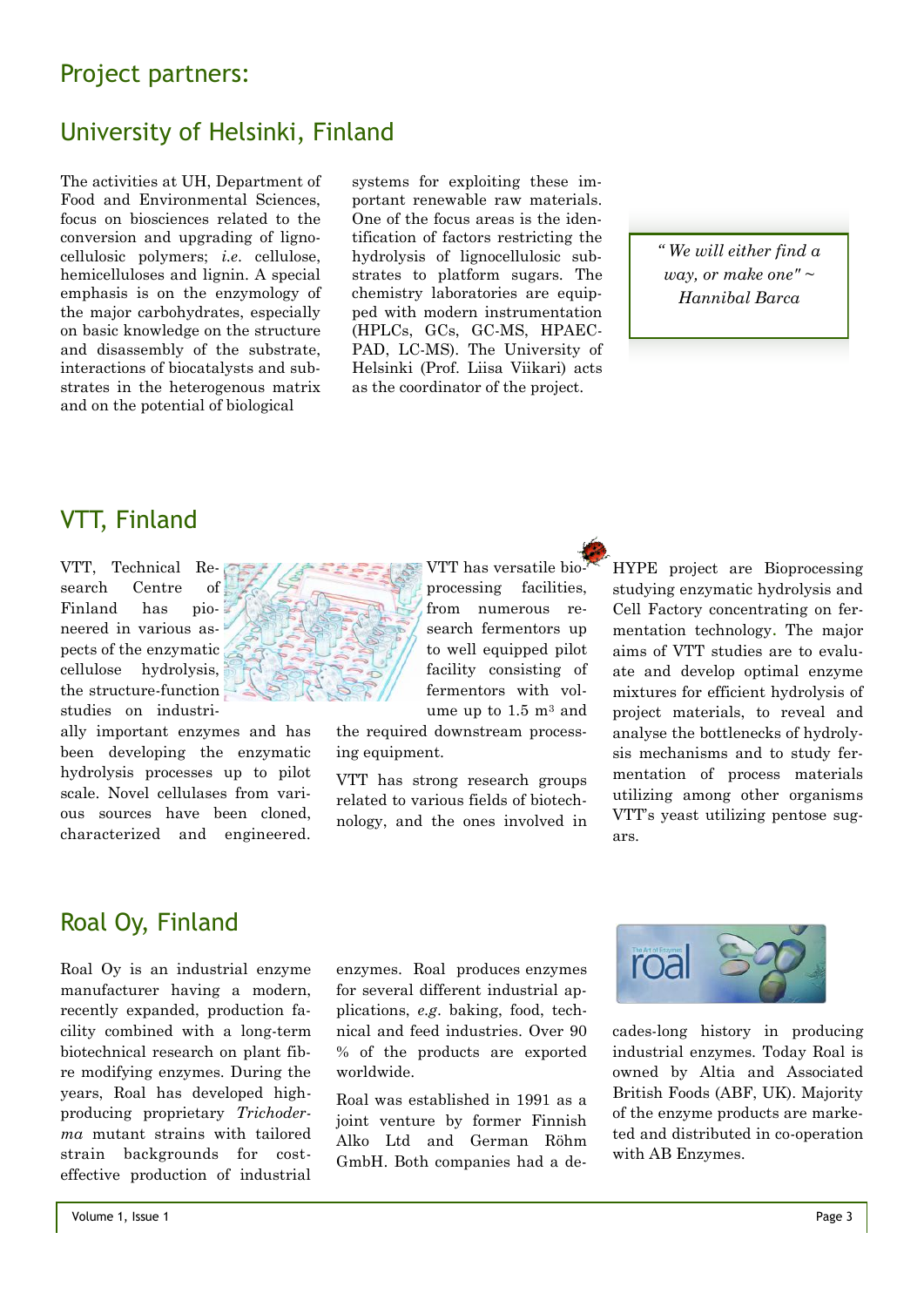## University of Copenhagen, Denmark

The research objective of the group at Forest and Landscape, University of Copenhagen is to improve understanding of biomass recalcitrance, the influence of the plant cell wall structure/composition and enzyme-substrate interaction with the intention of improving the efficiency and cost competiveness of enzymatic processing of biomass into biofuels. This work is done in close collaboration with industry and one of the key areas has been the development and application of technologies for high solids enzymatic hydrolysis and fermentation.

The role in HYPE is to test and optimize the use of thermostable enzymes for the high temperature liquefaction and saccharification of pretreated biomasses with special emphasis on using high solids conditions (above 20% initial water insoluble solids). Another task is the evaluation of the various biomass (wheat straw, corn stover, reed canary grass and willow) and

pretreatment methods used in the HYPE project.

*"Everything that depends on the action of nature is by nature as good as it can be" ~ Aristoteles*

## Holm Christensen Biosystemer ApS, Denmark

Biosystemer is a small independent family owned development company formed in 1976. Holm will participate in the project by designing and constructing new equipment for the continuous consolidated bioprocess and the ethanol removal system.

Conversion of fermentable sugars to ethanol is an energy efficient process, more than 90% of the energy of the sugars is transferred to ethanol in the beer. Unfortunately recovery of the ethanol from the beer requires a substantial amount of energy.

The work of Holm aims at reducing the energy cost of the recovery process by introducing a novel diabatic vacuum distillation process with a potential reduction of 10-40% compared with Inbicons base case compris-

ing of adiabatic vacuum process with direct steam injection. The highest reduction is achieved



when vapour compression or heat pump systems are employed for the energy input.

#### National Technical University of Athens (NTUA), Greece

National Technical University of Athens, BIOtechMASS Unit, School of Chemical Engineering is focused on development of new biotechnical tools; enzymes and micro-organisms, for the production of second generation biofuels, bio-based polymers and chemicals and is active in a broad range of related scientific fields. BIOtech-MASS has extensive expertise in discovery of novel enzyme activities for modification or degradation of plant cell wall material, development of new-enzyme processes for production of high added value products, saccharification and fermentation of agricultural wastes and metabolic engineering for the effective fermentation of glucose and xylose. These skills have already successfully contributed to tailoring bioresources for specific bio-processes. The major

contribution to the HYPE project is ethanol production from various pretreated raw m a t e r i a l s ( p r e t r e a t e d wheat straw, *A bioreactor containing F.* 

sorghum) using the *Fusarium oxysporum* consolidated system.

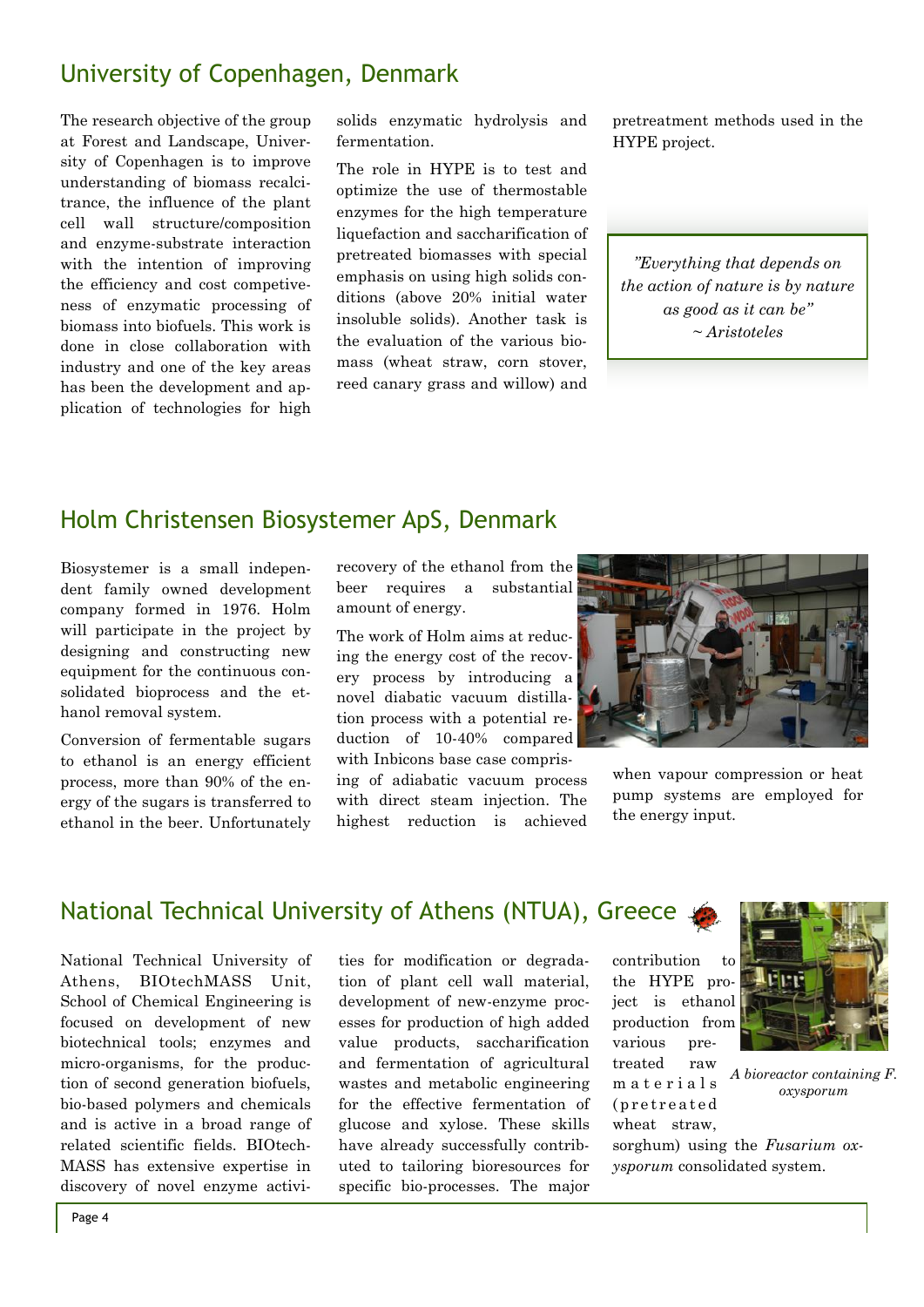#### University of Tartu, Estonia

The University of Tartu (UT) was founded in 1632 by the Swedish king Gustavus Adolphus. UT is Estonia´s leading centre of research and training.

In the HYPE project, the main task of the UT cellulase group is the detailed characterization of cellulases and identification of the "bottlenecks" in the hydrolysis process. Novel methods for measuring the values of catalytic constants, processivity, and inhibition constants for cellulases have also been developed. Furthermore, the mechanism of rate retardation in cellobiohydrolase (CBH) catalyzed cellulose hydrolysis, endo-exo synergism and limitations of the processivity of CBHs by substrate have been enlightened. Thus, the HYPE project has contributed in the increase in our understanding on the basic molecular mechanisms of the complex process of cellulose degradation.



Cellulase group: Front from the left, docent Priit Väljamäe and MSc student Riin Velleste. Back from the left, lecturer Hele Teugjas and PhD students Jürgen Jalak and Mihhail Kurašin.

#### BioGold, Estonia

BioGold Ltd was established in 2006 based on Estonian private capital. BioGold is a small engineering company that specializes in laboratory and chemical process equipment and control system design and installation, as well as project management and consulting. BioGold is experienced both within the biofuels and power engineering and technology. It has participated in many national and international projects on these topics. It was one of the first companies in Estonia to believe in

second generation biofuels to be technically possible.

BioGold's engineering staff is equipped with a variety of backgrounds and skills. The company has its own laboratory facilities, including different biomass pre -treatment reactors, as well as other pre-treatment facilities.

Through HYPE project, BioGold hopes to promote the second generation biofuels field, which in turn can help to provide better services to the Estonian and European Industry. BioGold will



exploit the results in designing and building up commercial scale. bioethanol plant in Estonia based on local lignocellulosic biomass (straw).

#### Inbicon A/S, Denmark

Inbicon is a fully owned subsidiary of DONG Energy, Denmark's largest energy group. Inbicon aims to be the world leader in the development of sustainable biomass refineries distinguished by our pretreatment technologies and energy -integration systems.

Inbicon will continue improving of

its pre-treatment concepts based on enzymatic decomposition of biomass and waste, demonstrate the practicality of our technologies on a commercial scale, and partner with investors, developers, and current ethanol producers to plan and build cellulosic ethanol production around the world. Inbicon also seeks to collaborate with other technology developers whose concepts can be successfully integrated to advance ethanol as a profitable alternative to oil-based fuels.In HYPE Inbicon is responsible of the raw material processing, bioconversion technology, as well as energy and ethanol production.